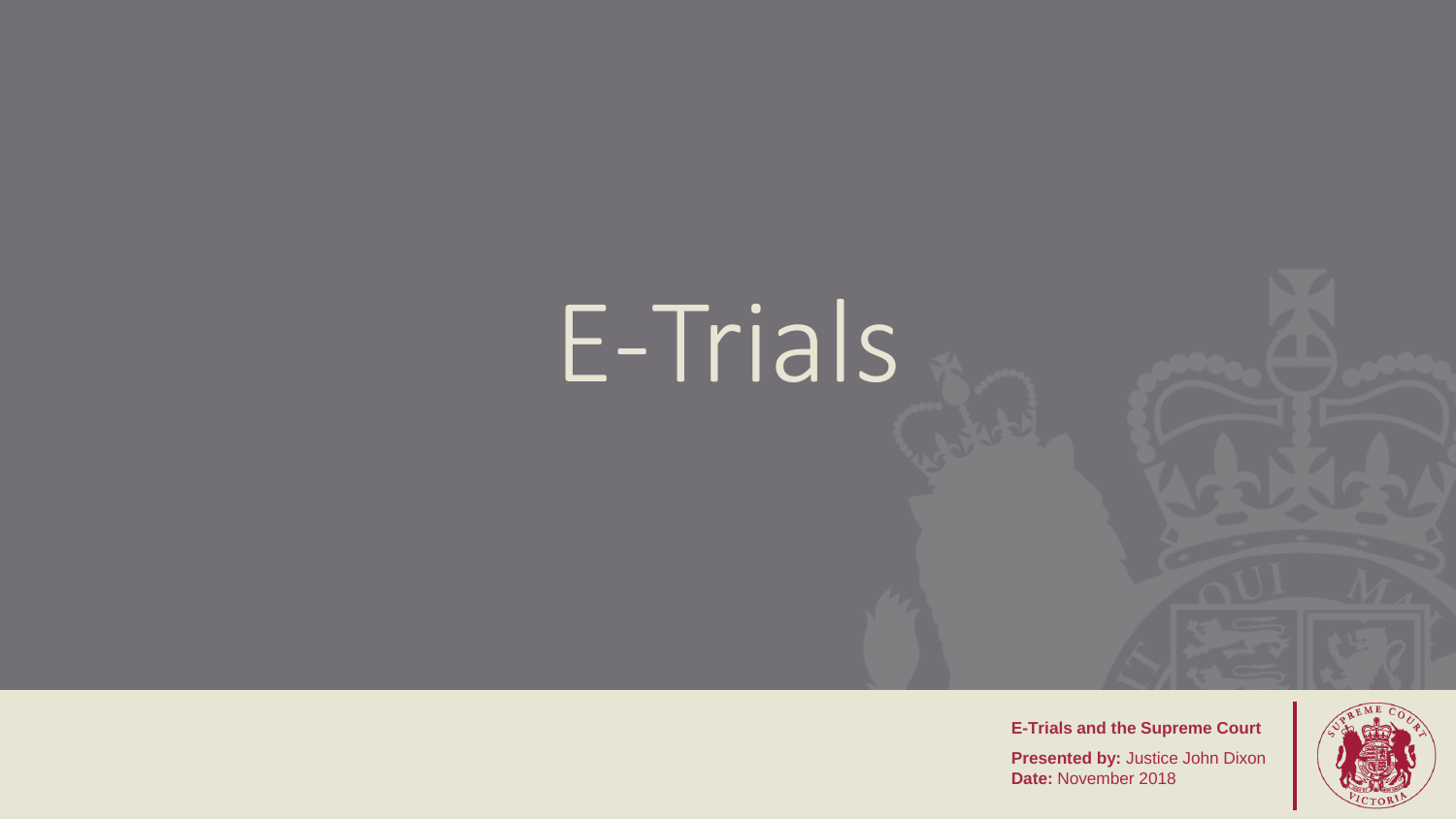### **Jury Trials**

- No proposals at present
- Pilot program being trialled in criminal courts



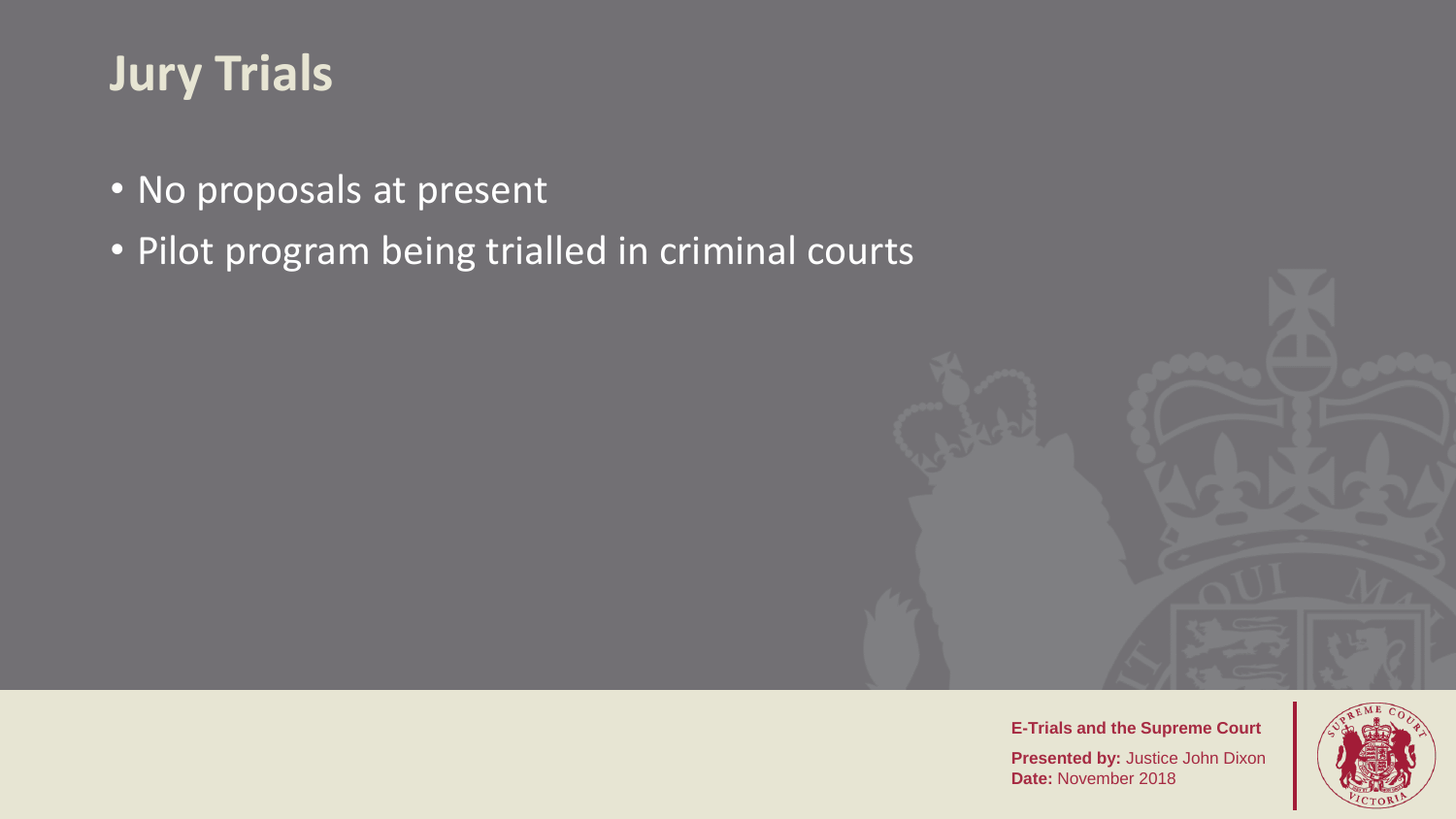### **Does the proceeding involve/concern**

- a) Large scale litigation with a large amount of documentary evidence; and
- b) The trial is anticipated to extend over a period of ten or more sitting days?

If so, para 9.16 of the **Practice Note** states that it is proportionate for a third party provider to be engaged.

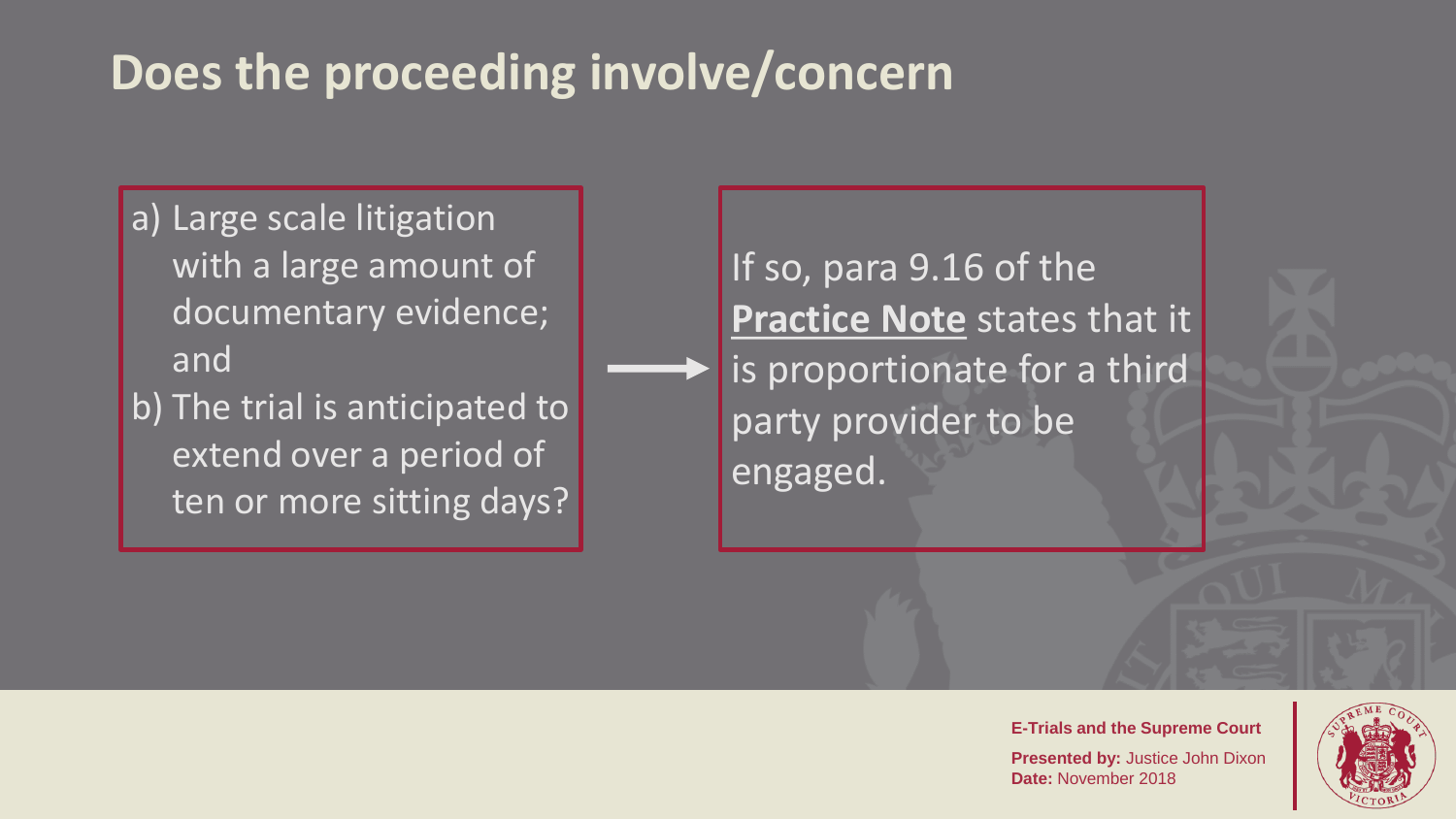#### **If the parties have agreed to engage a third party provider**

- 1. The parties are to confer and endeavour to agree to a third party electronic provider and notify the Court by **[date – ideally at least 2-3 months before the trial]** as to the identity of the e-trial provider.
- 2. The costs incurred of the electronic trial are to be shared equally between all parties [or any other such costs orders as appropriate, such as a right to recover those costs at the conclusion of the trial].
- 3. The parties are to, in consultation with the e-trial provider, agree to and file with the Court a draft electronic trial protocol by **[date – ideally 1 month before trial]**. The protocol should incorporate the matters set out in Annexure 2 of Practice Note SC GEN 5 'Technology in Civil Litigation<sup>7</sup>.

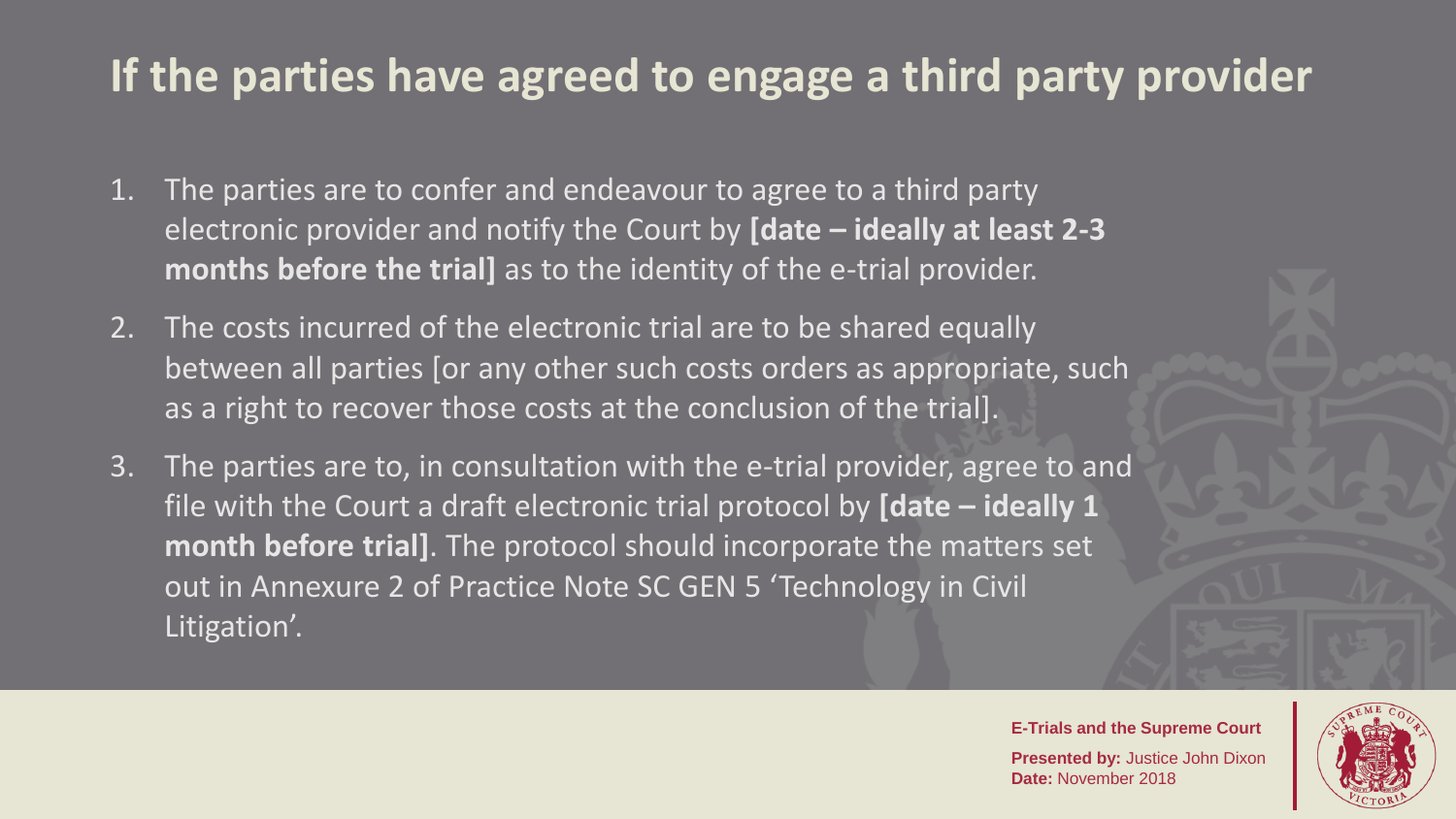#### **Does the proceeding involve/concern**

Neither large scale litigation, nor does the matter have three or fewer parties.

If so, the court does not presently have the capacity to accommodate an internally run e-trial if there are multiple parties.

If the court was of the view that the matter was appropriate to be run as an e-trial, third party e-trial orders would be made.

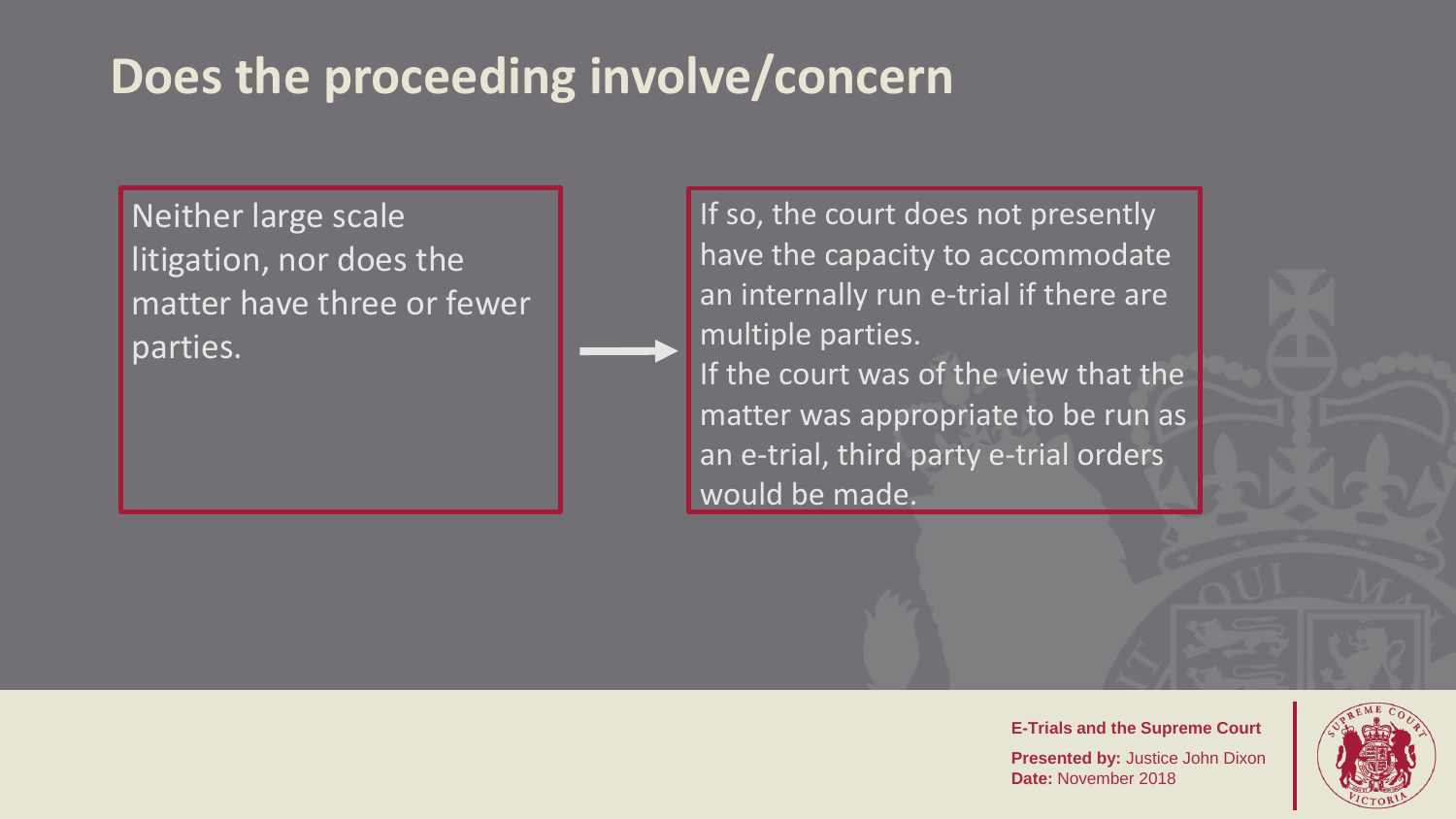### **Does the proceeding involve/concern**

a) Two separately represented parties; and b) A relatively small number of (200 or fewer) documents to go into the court book. If so, the proceeding is amenable to either an internally or externally run e-trial. The parties should agree to the form of the e-trial early in the proceeding so that appropriate orders can be made about court book preparation.

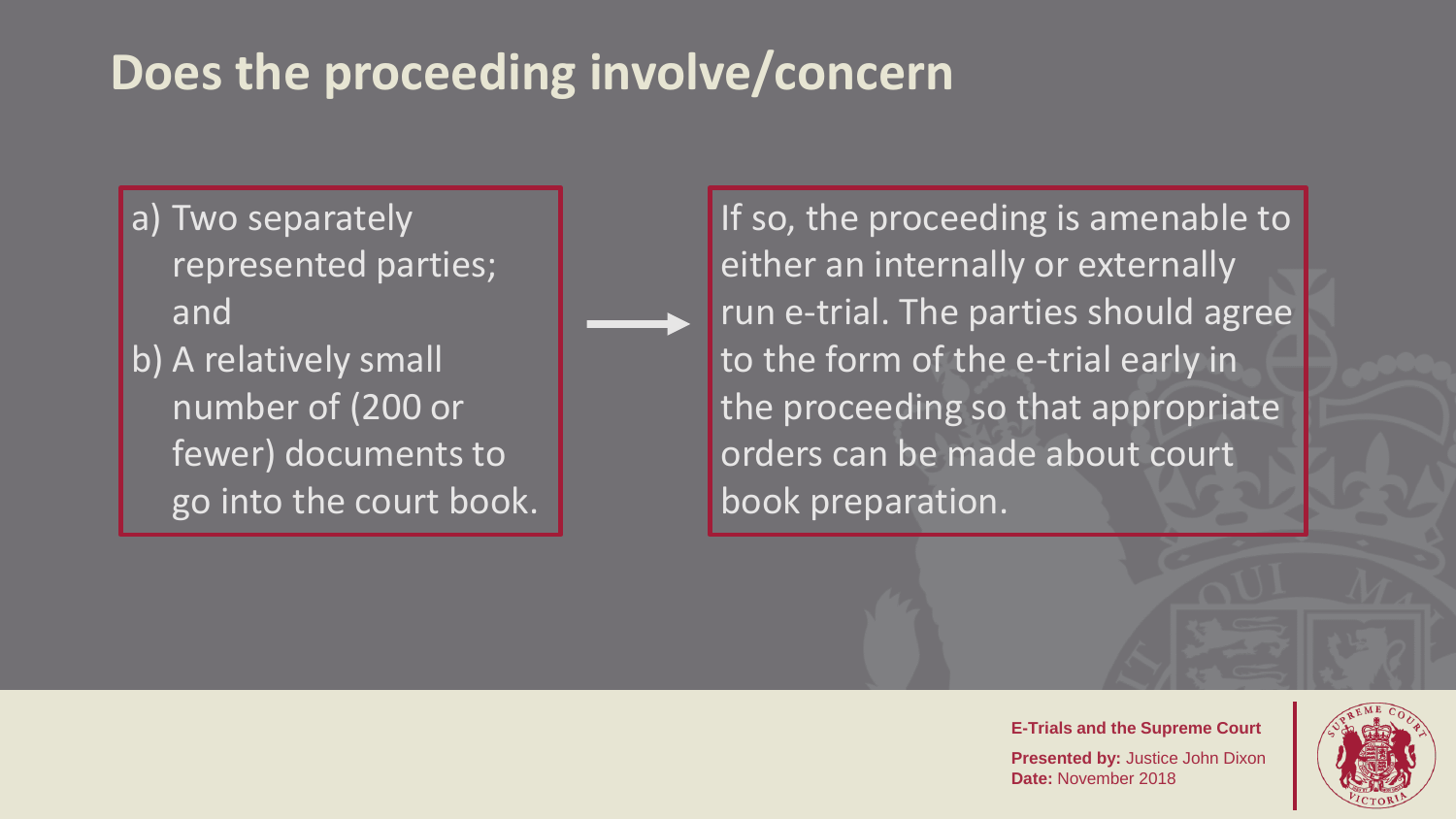### **Orders made at time trial is set down**

- 1. The trial of the proceeding be conducted as an electronic trial.
- 2. The parties are to confer and endeavour to agree upon the most appropriate and cost effective manner in which to conduct the electronic trial.
- 3. The parties to notify the Court by **[date – ideally at least 2-3 months before the trial]** as to the agreed method conducting the electronic trial.
- 4. [If appropriate], the proceeding be listed for a case management conference on **[date]** before [Judge/AsJ/Registrar] regarding the conduct of the electronic trial.

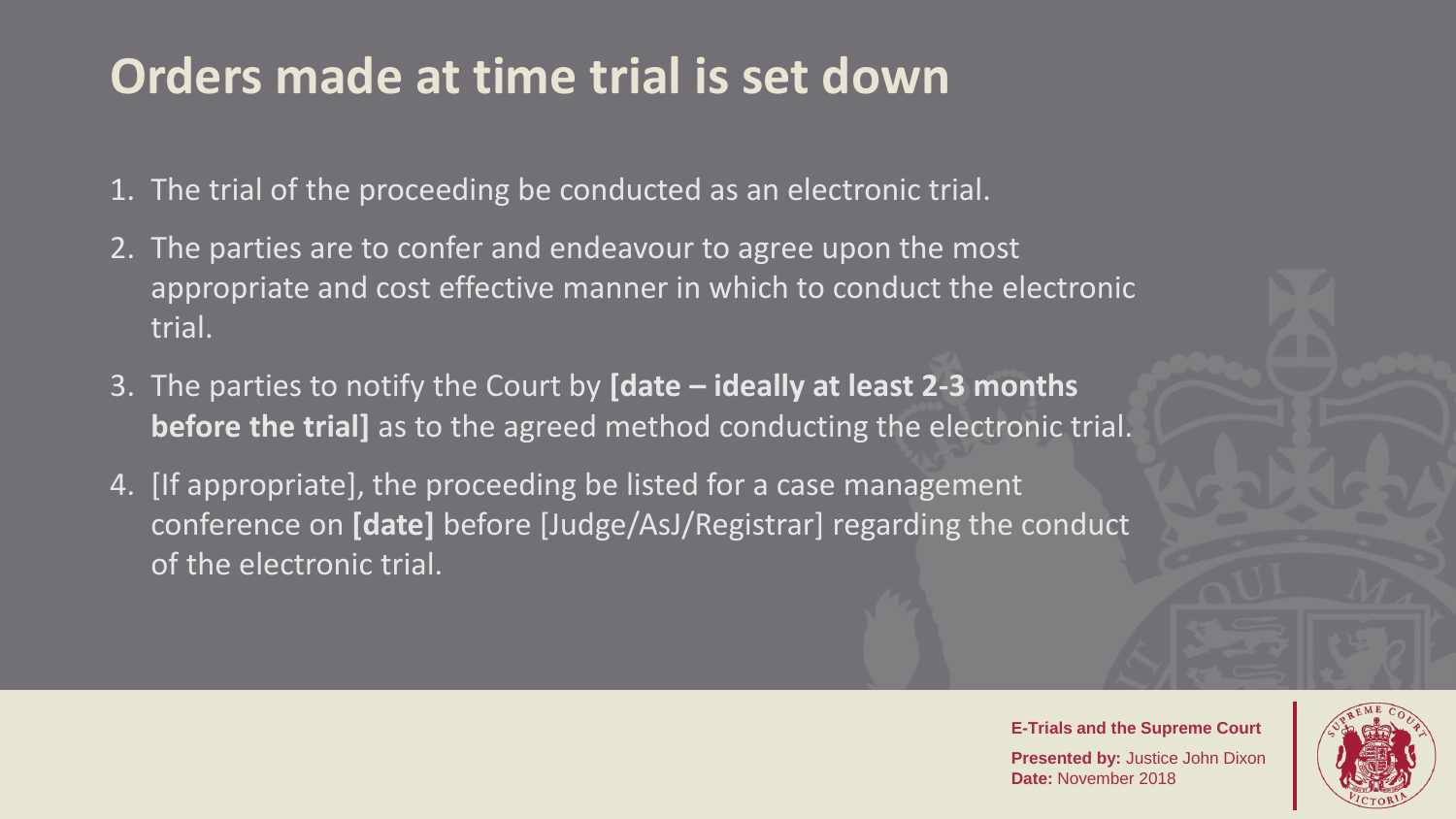## **Orders made at case management conference**

- 1. The electronic court book is to include the following, in chronological order:
	- [Pleadings]
	- [Affidavits]
	- [Expert reports]
- 2. Orders are made for the content of the court book to be agreed and for the agreed court book index be filed with the Court.
- 3. The electronic court book be filed by USB with the Court by **[date]**.
- 4. The parties are to, by [date], prepare and file a draft electronic protocol, having regard to Annexure 2 of Practice Notice SC GEN 5 'Technology in Civil Litigation'.

**E-Trials and the Supreme Court Presented by:** Justice John Dixon

**Date:** November 2018

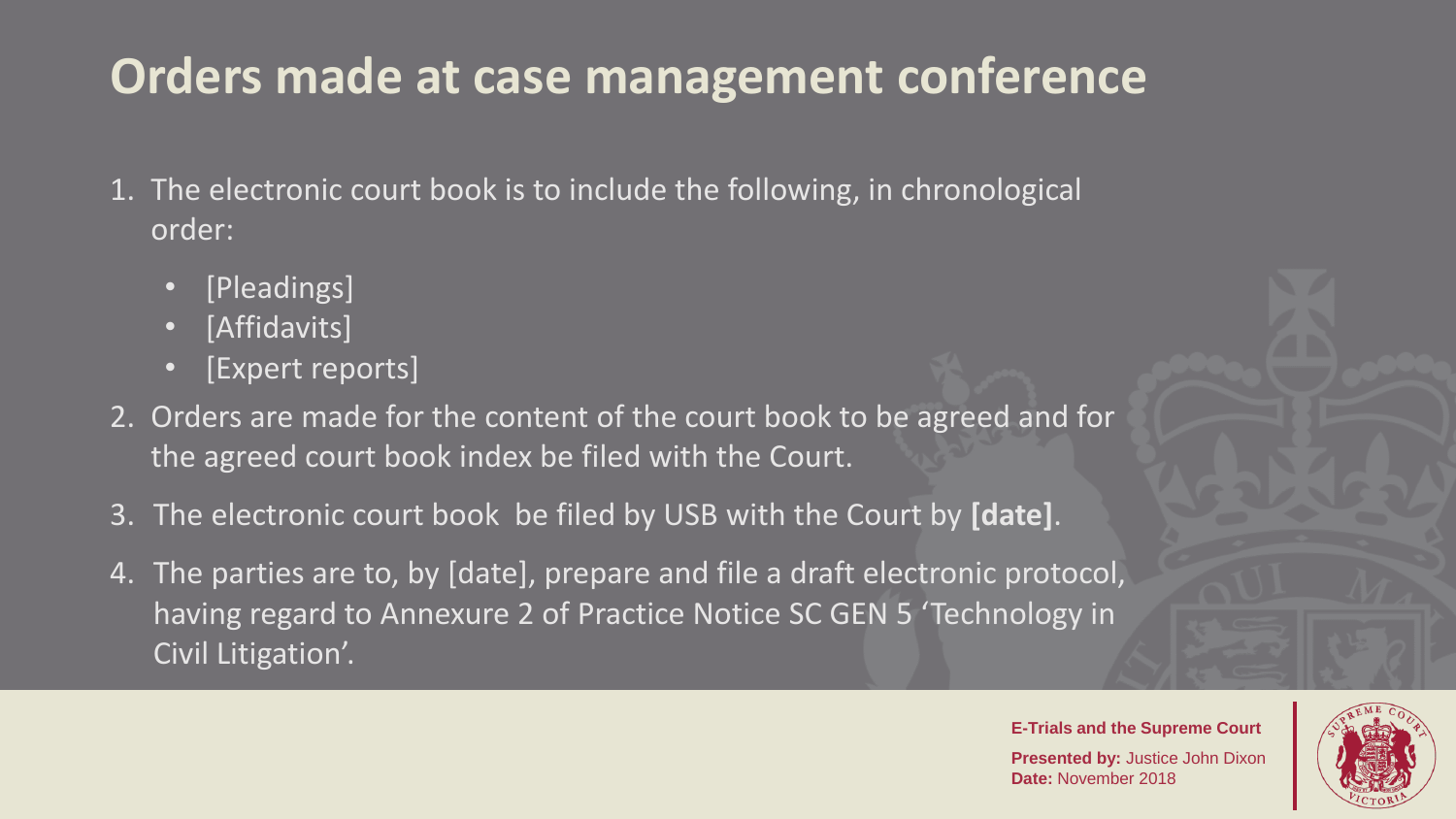#### **Sample letter to parties**

When the court proposes to run a proceeding as an internally supported e-trial, meaning that the relevant infrastructure and mechanisms for electronic evidence projection would be provided by the court at no additional cost to the parties and the court has directed that the parties prepare and file the Court Book in electronic format.

We seek the following from the parties:

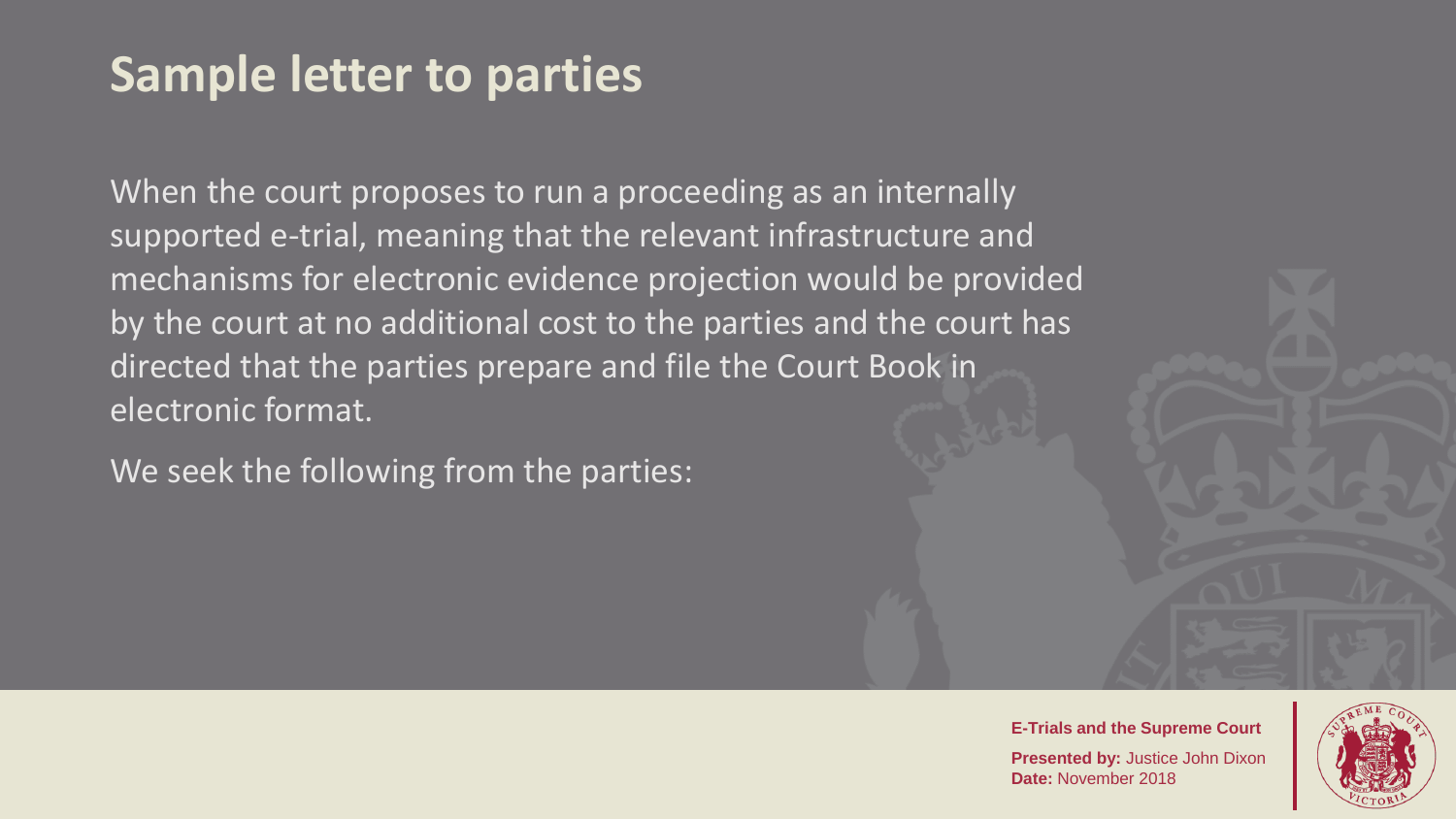- 1. Index to the Court Book in electronic format (excel spreadsheet) containing the following columns:
	- a) Unique document ID in numeric or alpha-numeric format applied to each document (a unique identifier for the item of evidence or witness statement such as an exhibit number or barcode. For cases involving many items, the SCV prefers a sequential numbering system such as barcodes);
	- b) Date (date and/or time on the face of the witness statement or item of evidence, date of any affidavit sworn);
	- c) Title of document;
	- d) Description (a short description of the document);
	- e) Document type (the item type, such as Witness Statement, Bank record or email. The applicable types will depend on nature of the material in the brief)
	- f) Hyperlink (relative hyperlink to an electronic copy of the item. The hyperlink may be contained in the ID column by hyperlinking the item ID.)

The court can provide an Excel template to parties.